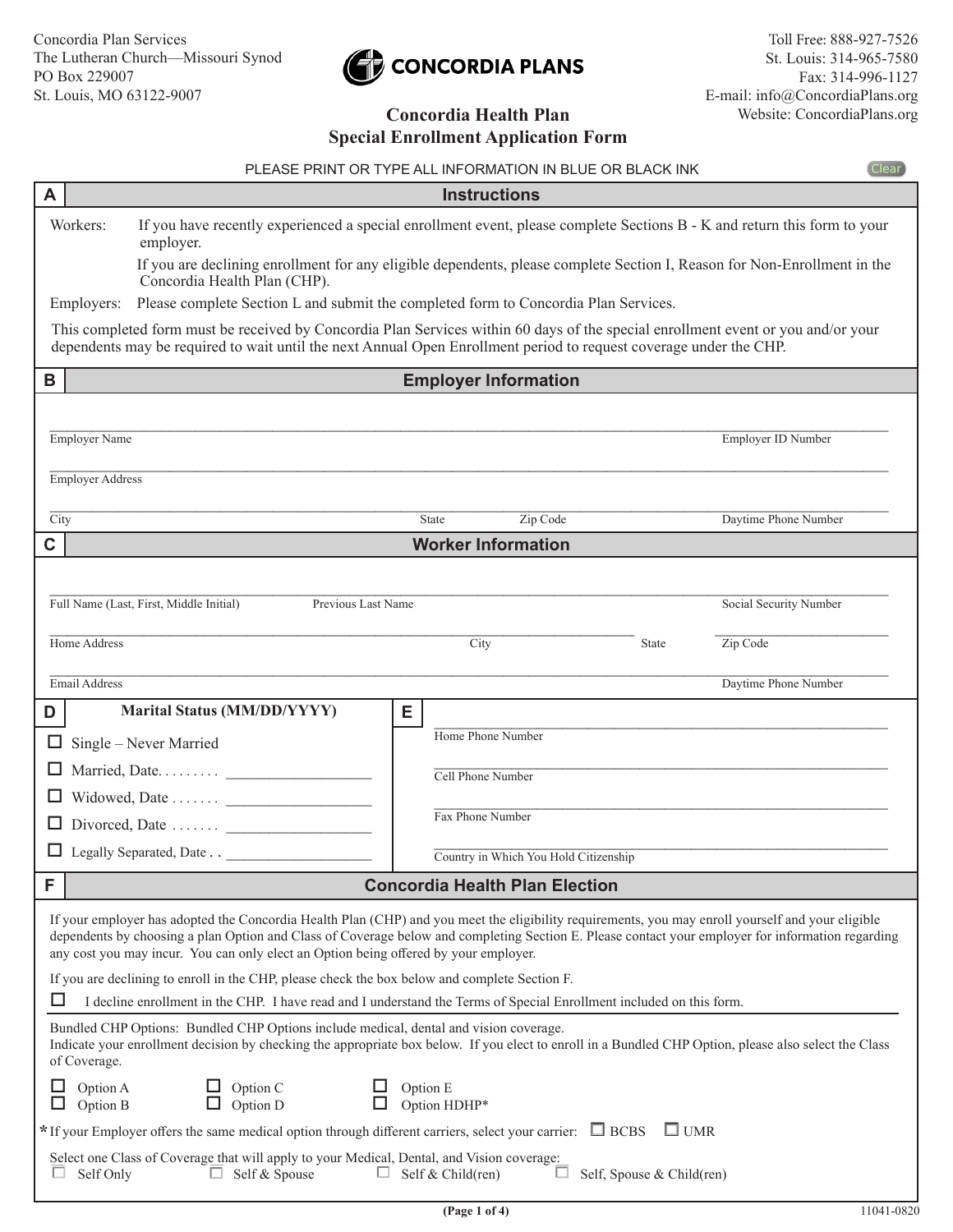| F | <b>Concordia Health Plan Election (continued)</b>                                                                                                                                                                                                                                                                                                                                                                                                                                                                                                                                                                                                                                                                                                         |  |  |  |  |  |
|---|-----------------------------------------------------------------------------------------------------------------------------------------------------------------------------------------------------------------------------------------------------------------------------------------------------------------------------------------------------------------------------------------------------------------------------------------------------------------------------------------------------------------------------------------------------------------------------------------------------------------------------------------------------------------------------------------------------------------------------------------------------------|--|--|--|--|--|
|   | Unbundled CHP Medical Options: Unbundled CHP Medical Options are for Medical coverage only.<br>Indicate your enrollment decision by checking the appropriate box below. If you elect to enroll in an Unbundled CHP Medical Option, please also<br>select the Class of Coverage.                                                                                                                                                                                                                                                                                                                                                                                                                                                                           |  |  |  |  |  |
|   | ш<br>Healthy Me Copay $A^*$ $\Box$ Healthy Me HSA $A^*$<br>$\Box$ Whole Health<br>Е<br>Healthy Me Copay B* $\Box$ Healthy Me HSA B*<br>Whole Health 1000<br>ப<br>Healthy Me Copay $C^*$ $\Box$ Healthy Me HSA $C^*$<br>□<br>Whole Health 2000<br>Healthy Me Copay $D^*$ $\Box$ Healthy Me HSA $D^*$<br>⊏<br>ப<br>Select HMO-C<br>Healthy Me Copay $E^*$ $\Box$ Healthy Me HSA $E^*$<br>$\Box$<br>ш<br>Select HMO-C 2000                                                                                                                                                                                                                                                                                                                                   |  |  |  |  |  |
|   | *If your Employer offers the same medical option through different carriers, select your carrier: EBCBS<br>$\Box$ Cigna<br>$\Box$ UMR                                                                                                                                                                                                                                                                                                                                                                                                                                                                                                                                                                                                                     |  |  |  |  |  |
|   | Select one Class of Coverage for your Medical coverage:<br>Self Only<br>$\Box$ Self & Spouse<br>Ш.<br>Self & Child(ren)<br>Self, Spouse & Child(ren)<br>ப<br>ш.                                                                                                                                                                                                                                                                                                                                                                                                                                                                                                                                                                                           |  |  |  |  |  |
|   | Unbundled Dental Options: Unbundled Dental Options are for Dental coverage only.<br>Indicate your enrollment decision by checking the appropriate box below. If you elect to enroll in an Unbundled Dental Option, Please also select the<br>Class of Coverage.                                                                                                                                                                                                                                                                                                                                                                                                                                                                                           |  |  |  |  |  |
|   | Dental Basic<br>Dental Plus<br>Dental Premium                                                                                                                                                                                                                                                                                                                                                                                                                                                                                                                                                                                                                                                                                                             |  |  |  |  |  |
|   | Select one Class of Coverage for your Medical coverage:<br>Self Only<br>$\Box$ Self & Spouse<br>$\Box$<br>Self & Child(ren)<br>ப<br>Self, Spouse & Child(ren)                                                                                                                                                                                                                                                                                                                                                                                                                                                                                                                                                                                             |  |  |  |  |  |
|   | Unbundled Vision Options: Unbundled Vision Options are for Vision coverage only.<br>Indicate your enrollment decision by checking the appropriate box below. If you elect to enroll in an Unbundled Vision Option, Please also select the<br>Class of Coverage.                                                                                                                                                                                                                                                                                                                                                                                                                                                                                           |  |  |  |  |  |
|   | Vision Premium<br>Vision Basic                                                                                                                                                                                                                                                                                                                                                                                                                                                                                                                                                                                                                                                                                                                            |  |  |  |  |  |
|   | Select one Class of Coverage for your Medical coverage:<br>Self & Spouse<br>ш<br>Self Only<br>ш.<br>Self & Child(ren)<br>Self, Spouse & Child(ren)                                                                                                                                                                                                                                                                                                                                                                                                                                                                                                                                                                                                        |  |  |  |  |  |
| G | <b>Dependent Information</b>                                                                                                                                                                                                                                                                                                                                                                                                                                                                                                                                                                                                                                                                                                                              |  |  |  |  |  |
|   | If you are adding a Spouse or Child, the following information is required. To enroll your Child(ren), review 1 and 2 below to determine<br>their eligibility as Dependents under the CHP. You may be required to submit a birth certificate or legal documentation. In certain situa-<br>tions, your grandchild or step-grandchild may be eligible to be enrolled as your Dependent—contact Concordia Plan Services at<br>888-927-7526 for information. (Note: A Spouse on active military duty is not eligible for CHP enrollment.)<br>1. Your Child, up to age 26, regardless of student, marital, or disabled status.<br>2. Your unmarried totally disabled Child age 26 and older who became disabled before attaining age 26 (subject to approval). |  |  |  |  |  |
|   | THE FOLLOWING DEPENDENT(S) IS/ARE TO BE ENROLLED IN THE CHP:<br>• If adding a foster child or legally adopted child, please include legal documentation.<br>• If adding a newborn, do not wait for a Social Security number (SSN) to be issued to add the child. Once the newborn's SSN is issued,<br>submit it to Concordia Plan Services.<br>• If listing more children than space provided, attach sheet giving information as requested below.                                                                                                                                                                                                                                                                                                        |  |  |  |  |  |
|   | Date of Birth<br><b>Social Security Number</b><br><b>Dependent's Full Name</b><br>Relationship                                                                                                                                                                                                                                                                                                                                                                                                                                                                                                                                                                                                                                                            |  |  |  |  |  |
|   |                                                                                                                                                                                                                                                                                                                                                                                                                                                                                                                                                                                                                                                                                                                                                           |  |  |  |  |  |
|   |                                                                                                                                                                                                                                                                                                                                                                                                                                                                                                                                                                                                                                                                                                                                                           |  |  |  |  |  |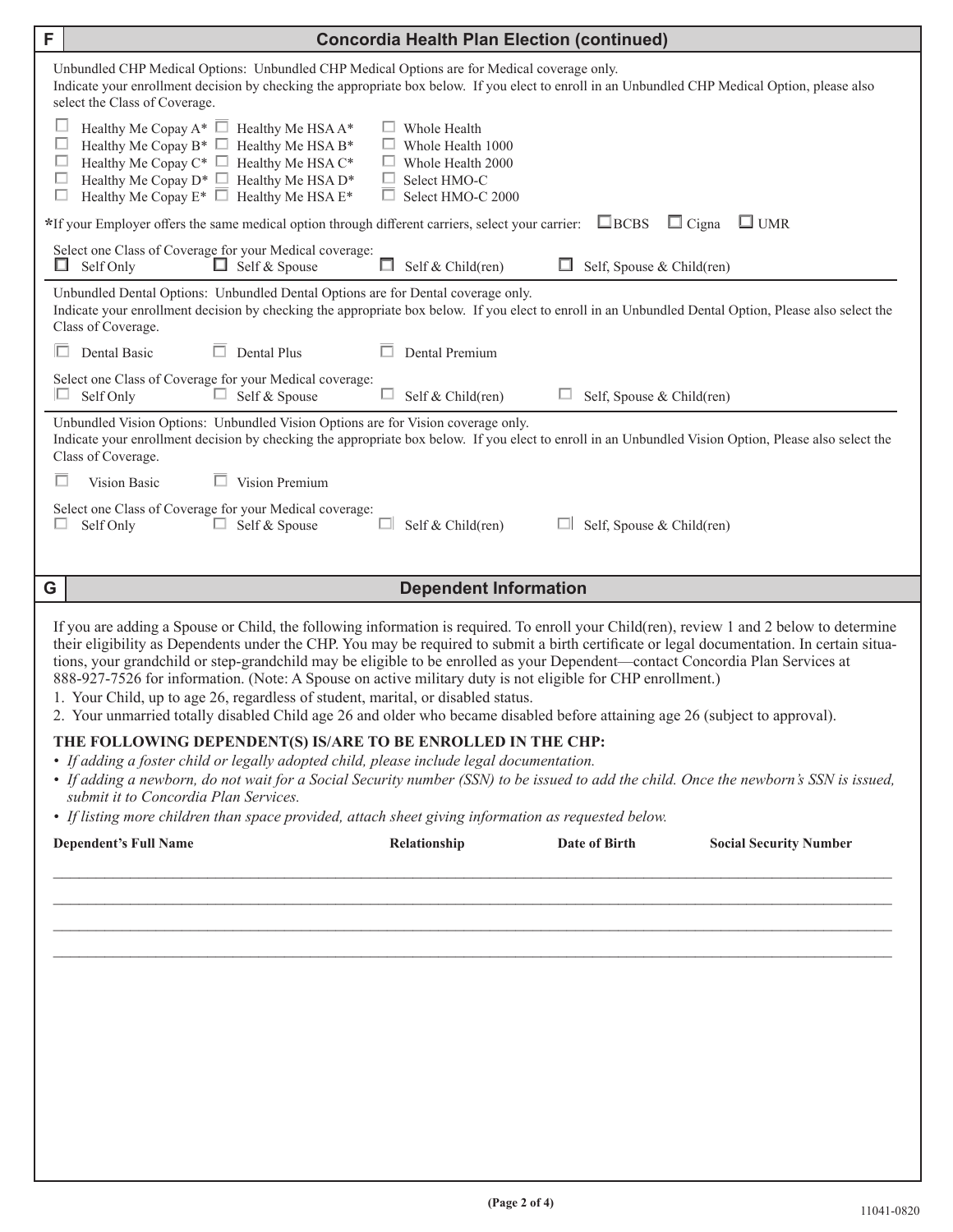| Н                                                                                                                                                                                                                                       | Important Notice Regarding Special Enrollment in The Concordia Health Plan                                                                                                                                                                                                                                                                                                                                                                                                                                                                                                                                                                                                                                                                                                                                                                                                                                                                                                                                                                                                                                                               |                                  |  |  |  |  |
|-----------------------------------------------------------------------------------------------------------------------------------------------------------------------------------------------------------------------------------------|------------------------------------------------------------------------------------------------------------------------------------------------------------------------------------------------------------------------------------------------------------------------------------------------------------------------------------------------------------------------------------------------------------------------------------------------------------------------------------------------------------------------------------------------------------------------------------------------------------------------------------------------------------------------------------------------------------------------------------------------------------------------------------------------------------------------------------------------------------------------------------------------------------------------------------------------------------------------------------------------------------------------------------------------------------------------------------------------------------------------------------------|----------------------------------|--|--|--|--|
| Are you requesting coverage for yourself and/or your eligible Dependents because you and/or your Dependent(s) were covered under<br>another health plan and are now no longer eligible for such coverage? $\square$ YES<br>$\square$ NO |                                                                                                                                                                                                                                                                                                                                                                                                                                                                                                                                                                                                                                                                                                                                                                                                                                                                                                                                                                                                                                                                                                                                          |                                  |  |  |  |  |
|                                                                                                                                                                                                                                         | If you check "yes," we must have a copy of the certificate of prior coverage for each individual for whom coverage is being re-<br>quested. A COBRA extension form CANNOT be accepted as a certificate of prior coverage.                                                                                                                                                                                                                                                                                                                                                                                                                                                                                                                                                                                                                                                                                                                                                                                                                                                                                                                |                                  |  |  |  |  |
|                                                                                                                                                                                                                                         | NOTE: If you are unable to promptly obtain a certificate of prior coverage, please submit this application within 60 days of the loss of<br>other coverage and send a copy of the certificate of prior coverage once you have received it. The information submitted will be reviewed<br>to determine special enrollment eligibility in the CHP. If all the requirements are met, eligibility for coverage will be the first day of the<br>calendar month coinciding with or next following the loss of other coverage. This also applies to transferring Workers.                                                                                                                                                                                                                                                                                                                                                                                                                                                                                                                                                                       |                                  |  |  |  |  |
| Please provide information regarding the other insurance:<br>Type of Policy (e.g., medical, dental, etc.)                                                                                                                               |                                                                                                                                                                                                                                                                                                                                                                                                                                                                                                                                                                                                                                                                                                                                                                                                                                                                                                                                                                                                                                                                                                                                          |                                  |  |  |  |  |
|                                                                                                                                                                                                                                         |                                                                                                                                                                                                                                                                                                                                                                                                                                                                                                                                                                                                                                                                                                                                                                                                                                                                                                                                                                                                                                                                                                                                          |                                  |  |  |  |  |
| Name of Insurance Company/Carrier                                                                                                                                                                                                       | Policy Holder                                                                                                                                                                                                                                                                                                                                                                                                                                                                                                                                                                                                                                                                                                                                                                                                                                                                                                                                                                                                                                                                                                                            | <b>Policy Number</b>             |  |  |  |  |
| <b>Street Address</b>                                                                                                                                                                                                                   |                                                                                                                                                                                                                                                                                                                                                                                                                                                                                                                                                                                                                                                                                                                                                                                                                                                                                                                                                                                                                                                                                                                                          |                                  |  |  |  |  |
| City                                                                                                                                                                                                                                    | State                                                                                                                                                                                                                                                                                                                                                                                                                                                                                                                                                                                                                                                                                                                                                                                                                                                                                                                                                                                                                                                                                                                                    | Zip Code<br>Phone Number         |  |  |  |  |
| Date Other Coverage Began                                                                                                                                                                                                               | Date Other Coverage Terminated                                                                                                                                                                                                                                                                                                                                                                                                                                                                                                                                                                                                                                                                                                                                                                                                                                                                                                                                                                                                                                                                                                           | Reason Other Coverage Terminated |  |  |  |  |
|                                                                                                                                                                                                                                         | Reason for Non-Enrollment in The Concordia Health Plan                                                                                                                                                                                                                                                                                                                                                                                                                                                                                                                                                                                                                                                                                                                                                                                                                                                                                                                                                                                                                                                                                   |                                  |  |  |  |  |
| Dependent Dependent<br>Child(ren)<br>Worker<br>Spouse<br>___ __________ _________                                                                                                                                                       | Place a check mark on the line next to the reason you, your Spouse, or Dependent Child(ren) are declining CHP coverage.<br>Covered under Spouse's or parent's group health plan (coverage by virtue of employment,<br>including military service). (CODE 51)<br>Covered as a dependent under my Spouse who is also enrolled in CHP as a worker. (CODE 72)<br>Covered under a military plan (TRICARE) as a retiree, a state mandated health plan (e.g., Hawaii), or<br>another country's mandatory health plan while residing outside the United States. (CODE 52)<br>Covered under a Medicare supplemental plan or other government plan (e.g., Medicaid).(CODE 63)<br>Covered under a former employer's health plan or COBRA plan. (CODE 64)<br>Covered under non-LCMS employer's health plan. (CODE 65)<br>Purchased coverage through the Health Insurance Marketplace made available by the Affordable<br>Care Act and was eligible for a Premium Tax Credit at the time such coverage was purchased.<br>(CODE 73)<br>Not eligible for enrollment at this time due to the number of hours worked. (CODE 55)<br>Other reason (CODE 70) |                                  |  |  |  |  |